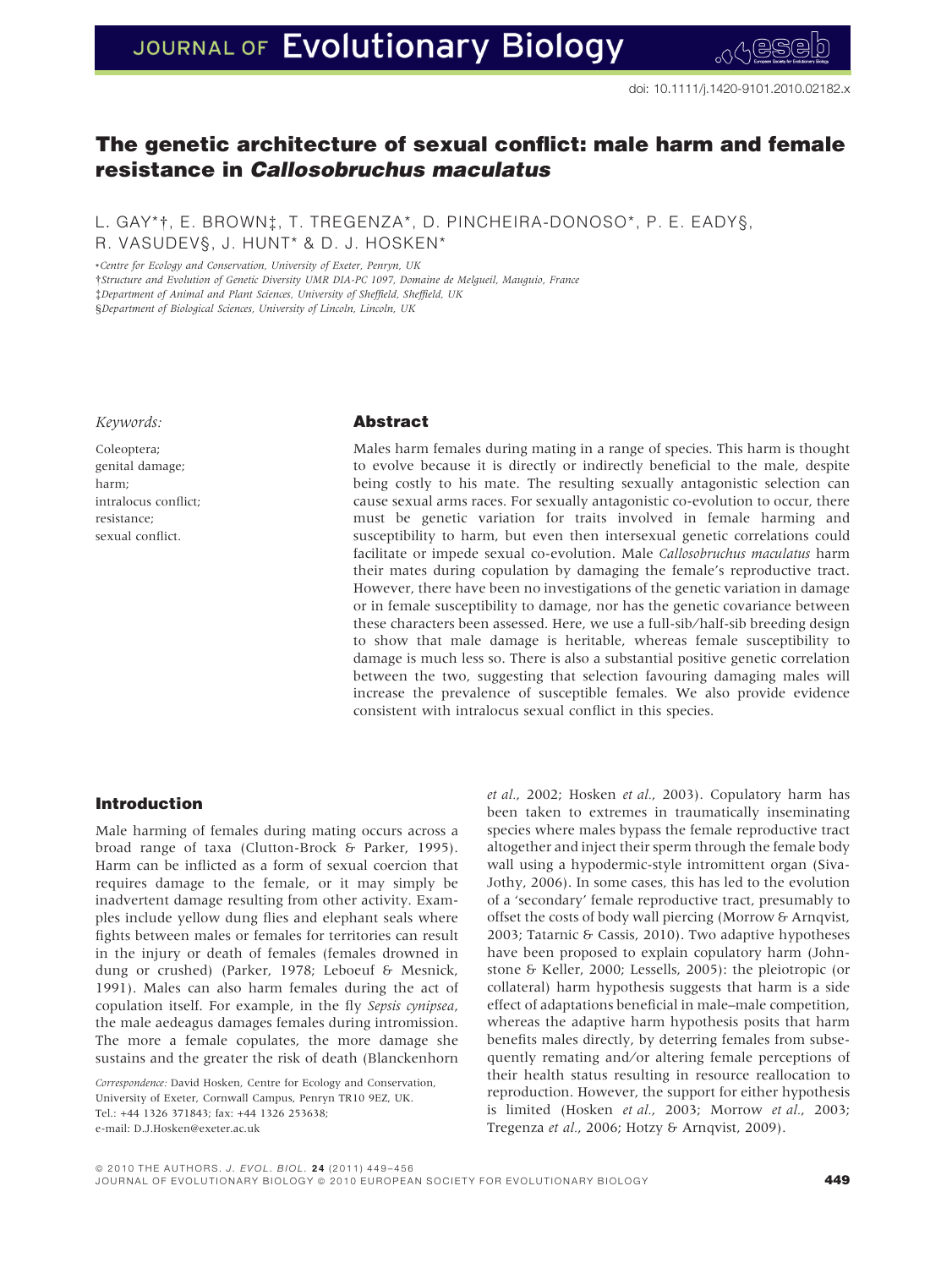Male harming of females generates sexual conflict when inflicting damage is beneficial for males, either directly (adaptive harm) or indirectly (collateral harm), but reduces female fitness, and therefore has the potential to generate sexual arms races (Parker, 1979; Rowe et al., 2005). This requires genetic variation for harm and susceptibility to harm. When these conditions are fulfilled, selection for harm can cause harmful traits to spread through a population. This in turn generates opposing selection on female susceptibility to harm (resistance), and if female resistance subsequently evolves, it can generate selection for more harmful males and so on (Parker, 1979; Holland & Rice, 1998; and see Rowe et al., 2005). There are a handful of experimental evolution studies that provide evidence partly or wholly consistent with sexually antagonistic co-evolution (Rice, 1996; Holland & Rice, 1999; Hosken et al., 2001; Pitnick et al., 2001; Martin & Hosken, 2003; Martin et al., 2004; Wigby & Chapman, 2004; Gay et al., 2010), but direct documentation of genetic variation for harm and female susceptibility to harm is largely limited to Drosophila melanogaster (Civetta & Clark, 2000; Sawby & Hughes, 2001; Linder & Rice, 2005). Additionally, Lew et al. (2006) found low but significant genetic variation for female resistance to male harm in this fly, and this accounted for more than half of the standing genetic variation for net female fitness.

The genetic covariance between harm and susceptibility ⁄resistance also has the potential to influence sexually antagonistic co-evolution, retarding or facilitating evolution (Agrawal & Stinchcombe, 2009). If, for example, harm and resistance to harm are positively genetically correlated, then selection for harm can increase the prevalence of resistant females, even if there is no additive genetic variation for resistance, which could in turn select for more harming males (see e.g. Moore & Pizzari, 2005). In some ways, this is analogous to classical sexual selection where positive genetic covariances can generate the rapid co-evolution of male attractiveness and female preference (Lande, 1981). Alternatively, if male harm and female resistance are negatively genetically correlated, selection for harm could increase the frequency of less resistant females, which could represent an additional indirect cost of harm when harmful males reach an appreciable frequency in the population. Costs of harm are usually assessed as direct costs to females (e.g. Chapman et al., 1995; Civetta & Clark, 2000; Crudgington & Siva-Jothy, 2000; Martin et al., 2004; Rönn et al., 2006). If harm generates this indirect cost, then predicting trait evolution becomes more complicated (Moore & Pizzari, 2005). However, whereas intersexual genetic correlations have been investigated in a classical sexual selection context (Bakker, 1993), the covariance between harm and resistance has not been assessed (to the best of our knowledge). It is also usually absent from mathematical models (e.g. Gavrilets & Hayashi, 2005), in spite of calls for the studies of the

genetic architecture of traits involved in sexual conflict (Moore & Pizzari, 2005).

Understanding the sign of intersexual genetic correlations for fitness is also helpful in assessing intralocus sexual conflict (Rice & Chippindale, 2001; Bonduriansky & Chenoweth, 2009). Intralocus sexual conflict arises when antagonistic selection on a shared trait prevents one or both sexes from achieving their fitness optima (Arnqvist & Rowe, 2005). Thus, genotypes that have high male fitness have low female fitness, as revealed by experimental studies in Drosophila melanogaster. Using this fly as a model, Chippindale et al. (2001) expressed hemiclonal genomes in males and females and measured lifetime fitness. They found substantial crossing over of the adult fitness rank order of each genotype and an overall negative association between male and female fitness of each genotype. Similarly, intralocus sexually antagonistic selection has been directly documented in a number of other species (e.g. Merila et al., 1997; reviewed in Bonduriansky & Chenoweth, 2009), and sexual dimorphism, which is extremely common, may be the ghost of conflict past (Fairbairn et al., 2007; Harano et al., 2010). Negative intersexual genetic correlations for fitness are the unmistakable signature of intralocus sexual conflict. However, even when one sex does not express a trait (i.e. there is sex limitation and the intersexual genetic correlation for the trait is zero), intralocus conflict can still occur because mutations that are deleterious for the character can accumulate because of their neutrality in nonexpressing sex (Day & Bonduriansky, 2004; Harano et al., 2010).

The seed beetle, Callosobruchus maculatus, has become an iconic example of male harm. Males have a complex aedeagus that is covered with spines, and these puncture the female genital tract during copulation (Crudgington & Siva-Jothy, 2000). Male spine length is positively correlated with the number of scars in the female genital tract (Hotzy & Arnqvist, 2009). Therefore, scaring can be regarded as an indicator of female harm (Crudgington & Siva-Jothy, 2000; Hotzy & Arnqvist, 2009). There is some evidence that more spiny penises provide an advantage in sperm competition (Hotzy & Arnqvist, 2009). This would suggest that female damage is a collateral effect of this male–male competition. Copulations artificially engineered to be longer also result in more damage and reduce female lifespan (Crudgington & Siva-Jothy, 2000). Moreover, multiple mating also reduces female longevity (Savalli & Fox, 1999). However, these costs of copulation can confound the cost of damage with the trade-off between fecundity and longevity (Rönn et al., 2006; Eady et al., 2007) and are not consistent across studies (Fox, 1993). Consequently, the direct link between damage and female fitness remains unclear, but there seems to be some evidence of sexually antagonistic selection for damage. Here, we used a fullsib/half-sib design to assess whether male genotypes differ in the damage they inflict on their mates, while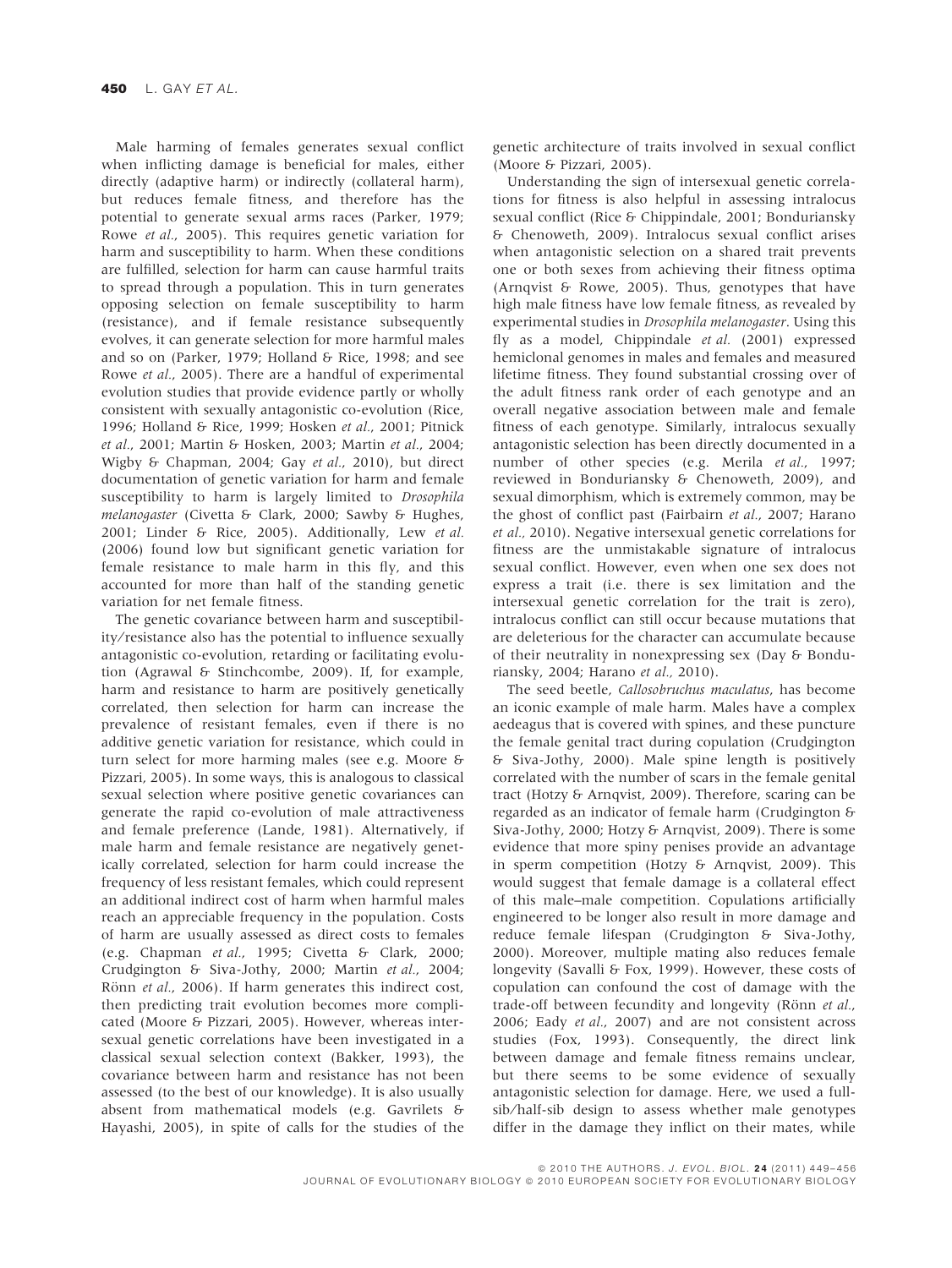simultaneously assessing genetic variation in female susceptibility to damage. We also estimated the intersexual genetic correlation between male damage and female susceptibility to damage to understand how sexually antagonistic co-evolution could be influenced by genetic architecture. We finally examined the genetic architecture of several other characters (longevity, copulation duration and offspring production) to assess a potential intralocus sexual conflict in these seed beetles, for which there is some evidence (Rankin & Arnqvist, 2008).

# Materials and methods

## Study species

Callosobruchus maculatus is a widely distributed pest of legumes. Females attach their eggs to the surface of beans and the larvae develop inside. The beetles used in this experiment were derived from Niamey, Niger, and maintained at the University of Lincoln for hundreds of generations at 27 °C (32% RH and LD 16 : 8 h photoperiod) at a population size of approximately 500 individuals on ca. 2000 black-eyed beans (Vigna unguiculata) per generation. Twenty generations before the experiment, the population size was increased to ca. 2500 individuals (on 250 g of black-eyed beans).

## Full-sib/half-sib design

Approximately 200 females from the mass culture were allowed to oviposit for 6 h on ca. 3000 black-eyed beans. At this density, we expect females to lay one egg per bean (Horng, 1997). Before emergence, randomly chosen beans were removed and isolated in 48-well cell culture plates (VWR International Ltd., Lutterworth, UK). Virgin males (sires) and females (dams) emerging from these beans (all 1–2 days old) were placed in individual 30-mm-diameter Petri dishes for 10 min or until they mated. After mating, dams were transferred to Petri dishes containing approximately 120 black-eyed beans and remained there for the rest of their lives. Sires were transferred to Eppendorf tubes for 24 h before being placed into a new 30-mm Petri dish together with a new virgin female (dam). This process was repeated so that all sires mated with three dams over a period of 3 days. In total, 100 sires were mated to 281 dams (18 sires failed to remate with the third dam) and we collected 1650 offspring. Virgin sons subsequently emerging from these families were isolated, and the date of emergence was recorded. The first three sons to emerge from each family were then placed with a random, unrelated, virgin female (also collected from the siredam matings earlier) until they mated. Randomly crossing sons and daughters instead of using mates from another unrelated population enables us to estimate indirect genetic effects (see Statistical analyses below). As earlier, matings were staged in Petri dishes with 30 mm diameter, but with each son mated to only one female. Once paired,

the beetles were observed continuously until they finished mating.

Once copulation ceased, males and females were separated. Sons were placed in individual perforated Eppendorf tubes and checked daily until death to calculate their longevity. Mated females were moved onto 40 beans for 24 h and then moved to another 60 beans for the remainder of their lifespan. Longevity was estimated by recording any female mortality every 24 h. After their natural death, females were dissected and we counted the number of damage points in their genital tract caused by the spines on the male's aedeagus that perforate the genital tract during copulation. Female elytra length was also measured to use as a proxy for body size. After offspring emergence, we counted the number of offspring produced during the first 24 h after mating and over females' entire lifespan. The total represents the lifetime reproductive success (LRS) of a pair. For females, this seems to be an accurate proxy of fitness. For males on the other hand, LRS will be limited by access to a single female (only one mating). However, even though we acknowledge this is far from an ideal measure of male fitness, it is a direct constraint from pairing sons and daughters, which was essential to dissociate male damage (harm) from female susceptibility (resistance to male harm).

## Statistical analyses

In our experiment, some traits were measured independently in males and females (longevity, body size) and others were measured for each pair (copulation duration, LRS, scarring in the female). Our experimental design allows us to estimate indirect effects for traits measured in each sex (longevity) and differentiate the contribution of females and males to additive genetic variance for shared traits (copulation duration, LRS and damage). Indeed, because these traits result from an interaction within the pair, we can consider them from either the male or the female point of view. For example, the damage sustained by a female results from the susceptibility of the female [i.e. the thickness of her genital wall, (Rönn et al., 2007)] and the damaging effect of a male [i.e. spine length on the male's aedeagus (Hotzy  $\delta$ Arnqvist, 2009)]. We use 'susceptibility' for the female component of damage (when looking at the pedigree of daughters) and 'damage' for the male component (male pedigree, i.e. indirect effect of female's mate).

Son's damage and daughter's susceptibility, longevity, LRS and elytra length were transformed to z-scores prior to genetic analysis. Our genetic design was unbalanced because 18 sires failed to remate with the third dam, several dams produced too few sons and a few daughters were damaged during dissection. To account for this unbalanced design, we fitted the following nested model using REML implemented in ASReml (version 2.0; VSN International Ltd.) (Gilmour et al., 2006) to estimate the

JOURNAL OF EVOLUTIONARY BIOLOGY @ 2010 EUROPEAN SOCIETY FOR EVOLUTIONARY BIOLOGY

ª 2010 THE AUTHORS. J. EVOL. BIOL. 2 4 (2011) 449–456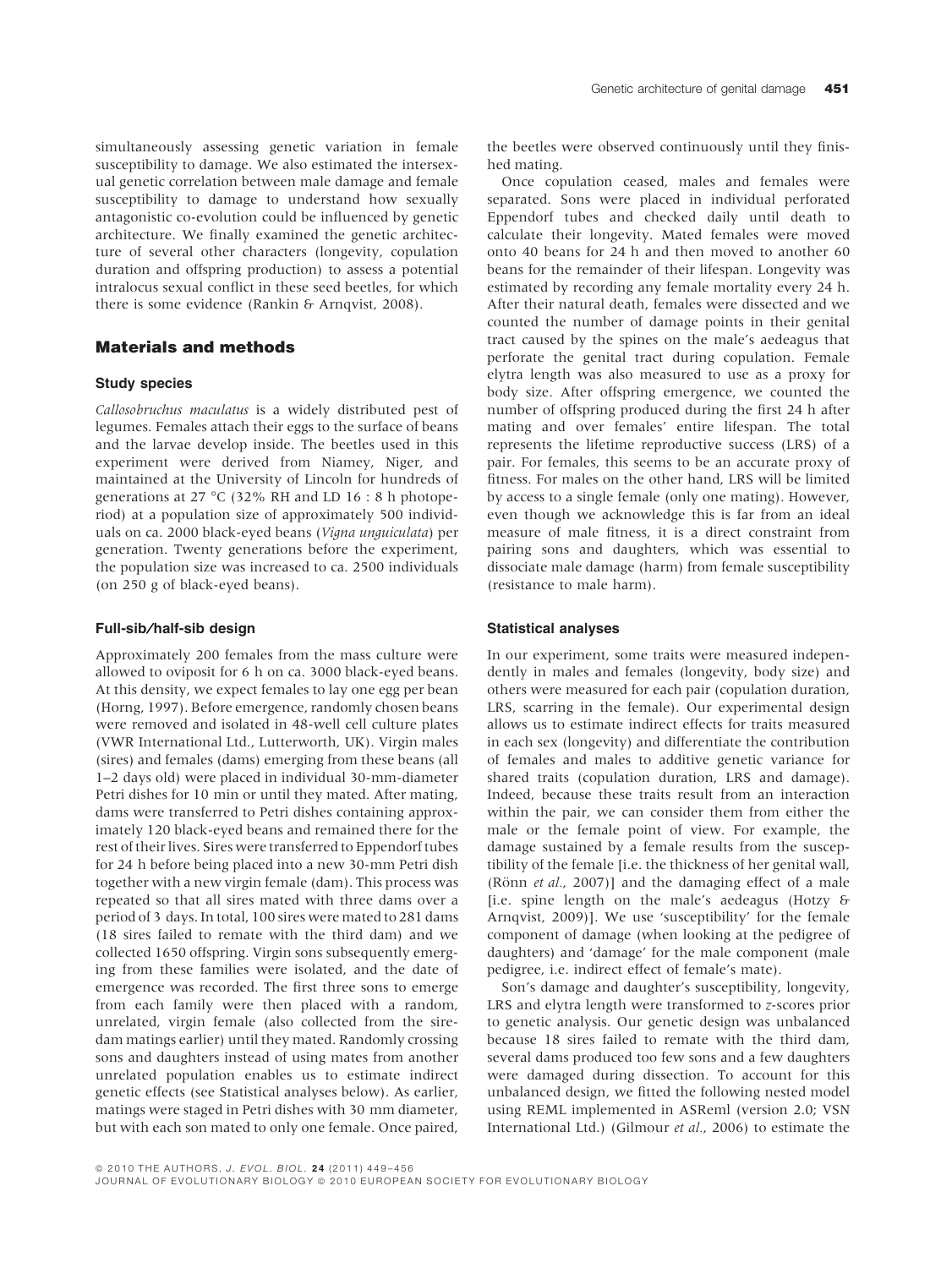genetic (co)variances:  $z_{ijk} = \mu + s_i + d_{ij} + e_{ijk}$ , where  $z_{ijk}$  is the phenotype of the kth offspring from the family of the ith sire and the *j*th dam,  $s_i$  is the effect of the *i*th sire,  $d_{ii}$ is the effect of the *j*th dam mated to the *i*th sire, and  $e_{ijk}$ is the residual variance (Lynch & Walsh, 1998). REML approximation is more reliable than conventional least squares ANOVA when the breeding design is unbalanced (Lynch & Walsh, 1998). We estimated the additive genetic variance and heritability for male damage and female susceptibility, as well as longevity and LRS for males and females. Coefficients of additive genetic variation may be a more appropriate measure for comparing potential responses to selection because the additive genetic variance is scaled by the trait mean (Price & Schluter, 1991). They were calculated following Houle (1992) using untransformed values as recommended. Some of these values (for longevity and copulation duration) were incorrectly calculated in a previous publication (Brown et al., 2009). Furthermore, we also calculated the within-sex and intersexual genetic correlations between these traits. We determined the significance of our heritability estimates using a log-likelihood ratio test by comparing the full nested model to one where the sire term was removed. We determined the significance of  $r_A$  using a log-likelihood ratio test by comparing the nested model with an unfixed covariance structure to one with a fixed covariance structure. In both instances, the test statistic  $(D)$  was calculated as twice the difference between the two negative loglikelihood values, and the probability distribution of D can be approximated by a  $\chi^2$  distribution with 1 degree of freedom (Sokal & Rohlf, 1994). The errors on our genetic estimates should be large, as they represent the variance of a variance component, but nevertheless the sign of these associations is still informative (Lynch & Walsh, 1998) and this is what we are primarily interested in here. As a result, our interpretation and discussion is based on the sign of the covariances rather than their significance value per se.

## **Results**

#### Sons

We found substantial additive genetic variance in how damaging sons were and this trait was significantly heritable  $(h^2 = 0.32 \pm 0.12$ , Table 1). Sons' longevity, LRS and copulation duration were also significantly heritable (Table 2). Son's ability to damage was positively genetically associated with their longevity, but negatively associated with their LRS, as may be expected when using a single noncompetitive mating to assess male LRS (Table 2, Fig. 1). This means more damaging male genotypes were long lived but tended to have lower LRS from their single mate. We also found that copulation duration was negatively associated with longevity as previously reported (Brown et al., 2009).

**Table 1** Samples size  $(N)$ , phenotypic mean  $(\pm$  standard error) and genetic estimates for the traits measured: additive genetic variance  $(V_A)$  and its coefficient of variation  $(CV_A)$ .

|                              | Ν   | Mean $\pm$ SE   | $V_{\rm A}$ | CV <sub>A</sub> |
|------------------------------|-----|-----------------|-------------|-----------------|
| ♂ Longevity                  | 745 | $18.3 \pm 0.2$  | 24.5        | 27.1            |
| √ Damaqe                     | 737 | $15.4 + 0.4$    | 39.6        | 40.8            |
| ♂ Copulation duration        | 833 | $9.9 + 0.1$     | 5.7         | 24.2            |
| $\beta$ LRS                  | 794 | $79.1 + 0.6$    | 97.7        | 12.5            |
| <b>⊉ Longevity</b>           | 844 | $11.7 + 0.1$    | 6.1         | 21.1            |
| $\Omega$ Size                | 819 | $2.0 \pm 0.003$ | 0.001       | 1.8             |
| ♀ Susceptibility             | 737 | $15.4 + 0.4$    | 18.8        | 28.1            |
| <b>2 Copulation duration</b> | 833 | $9.9 + 0.1$     | 3.9         | 19.9            |
| <b>QLRS</b>                  | 794 | $79.1 + 0.6$    | 136.2       | 14.8            |
|                              |     |                 |             |                 |

LRS, lifetime reproductive success.

Table 2 Heritabilities (along the diagonal), genetic correlations (beneath the diagonal) and phenotypic correlations (above the diagonal) for males. Estimates in bold are significant at  $P < 0.05$ . All results are given  $\pm$  standard error.

|               | ₹ Longevity | Damage                                  | √ Copulation<br>duration                                                                                    | ਼ ∂ LRS         |
|---------------|-------------|-----------------------------------------|-------------------------------------------------------------------------------------------------------------|-----------------|
| √ Longevity   |             |                                         | $0.58 \pm 0.17$ -0.01 $\pm$ 0.04 -0.17 $\pm$ 0.04 -0.05 $\pm$ 0.04                                          |                 |
| Damage        |             |                                         | $0.35 \pm 0.17$ $0.32 \pm 0.12$ $0.15 \pm 0.04$ $-0.04 \pm 0.04$                                            |                 |
|               |             |                                         | $\frac{1}{2}$ Copulation $-0.26 \pm 0.21$ 0.22 $\pm 0.25$ <b>0.41 <math>\pm 0.15</math></b> 0.02 $\pm 0.04$ |                 |
| duration      |             |                                         |                                                                                                             |                 |
| $\lambda$ LRS |             | $0.25 + 0.21 -0.19 + 0.25 -0.32 + 0.24$ |                                                                                                             | $0.38 \pm 0.12$ |

LRS, lifetime reproductive success.

#### **Daughters**

Daughters' susceptibility to damage (analysed using daughter's pedigree) had a lower heritability than sons' ability to damage and was not statistically significant  $(h^2 = 0.15 \pm 0.13)$ . Longevity and LRS were significantly heritable for daughters, however, but size was not (Table 3). Heritability estimates were broadly similar to those of males. Daughter's susceptibility to damage was negatively genetically associated with longevity and LRS (Table 3, Fig. 1). Thus, female genotypes more susceptible to damage tended to live shorter lives and to produce fewer offspring. The genetic correlation between longevity and LRS was positive, providing no evidence for this life-history trade-off. Copulation duration was negatively associated with longevity and LRS. The positive association between copulation duration and damage levels was much stronger in females than in males, and the sign of the covariance between longevity and damage was reversed compared to males (negative). Even though the covariance between LRS and damage was negative for both sexes, it was stronger in males.

#### Intersexual genetic covariance

Sons' ability to damage and daughter susceptibility to damage had a positive genetic correlation (Table 4), and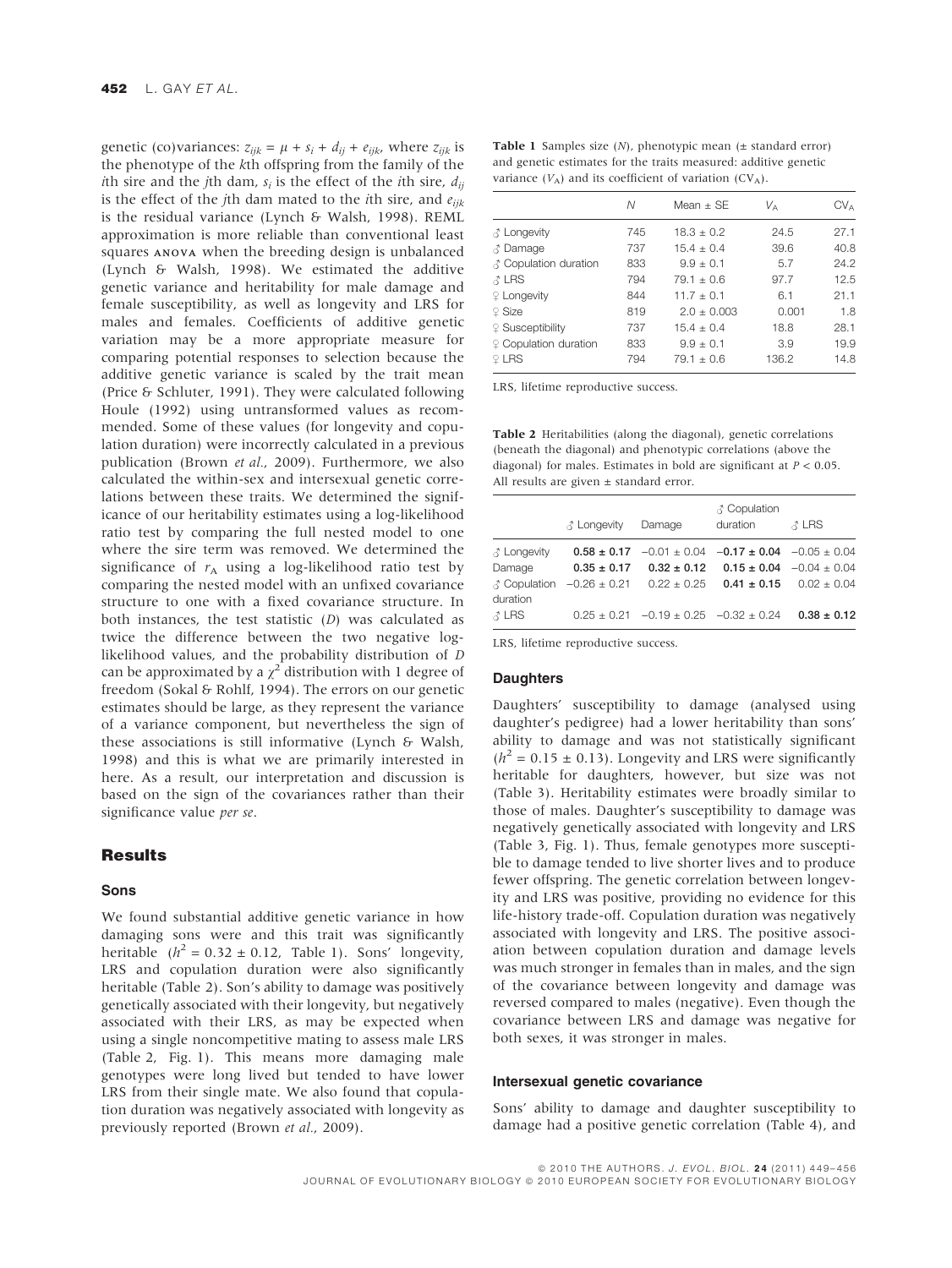

Fig. 1 Heritabilities and genetic correlations within and between sexes, indicated ± standard error.

Table 3 Heritabilities (along the diagonal), genetic correlations (beneath the diagonal) and phenotypic correlations (above the diagonal) for females. Estimates in bold are significant at  $P < 0.05$ . All results are given  $\pm$  standard error.

|                         | $Q$ Longevity    | $\Omega$ Size    | Susceptibility   | <b>♀</b> Copulation duration | $9$ LRS          |
|-------------------------|------------------|------------------|------------------|------------------------------|------------------|
| $Q$ Longevity           | $0.78 \pm 0.17$  | $0.18 \pm 0.04$  | $-0.01 + 0.04$   | $-0.14 \pm 0.04$             | $-0.11 \pm 0.04$ |
| $\circ$ Size            | $0.08 \pm 0.28$  | $0.18 \pm 0.13$  | $-0.04 \pm 0.04$ | $-0.04 \pm 0.04$             | $0.20 \pm 0.04$  |
| Susceptibility          | $-0.16 + 0.31$   | $1.18 + 0.79$    | $0.15 + 0.13$    | $0.15 \pm 0.04$              | $-0.04 + 0.04$   |
| $Q$ Copulation duration | $-0.68 \pm 0.20$ | $-0.11 \pm 0.40$ | $0.93 \pm 0.42$  | $0.28 \pm 0.13$              | $0.02 \pm 0.04$  |
| $9$ LRS                 | $0.23 + 0.17$    | $0.15 + 0.30$    | $-0.01 + 0.29$   | $-0.34 + 0.26$               | $0.53 \pm 0.15$  |

LRS, lifetime reproductive success.

sons' LRS was also positively associated with daughters' susceptibility to damage. This implies that any positive selection for damaging males, or males able to induce their mates to produce offspring, will indirectly select for more susceptible females. However, sons' ability to damage was negatively associated with daughters' longevity and LRS, which could inhibit the spread of susceptibility genes. Sons' LRS was also negatively associated with daughters' size, and there was effectively no association between sons' and daughters' LRS (Table 4). Sons' longevity was positively associated with all of the female characters measured, including susceptibility of daughters to damage, but the association between sons'

and daughters' longevity was very weak (Table 4). The only positive associations between male and female fitness components were between male longevity and female LRS, and male LRS and female longevity (i.e. only two of nine fitness measures indicate good males genotype = good female genotypes). Therefore, the overall picture to emerge from these associations is that genotypes producing good males – long lived, more damaging, high LRS – tend to produce poorer females – more susceptible to damage (positive correlations with all male traits), lower LRS (negative/no association with male damage/LRS) and lower longevity (negative/no association with male damage/longevity) (Fig. 1).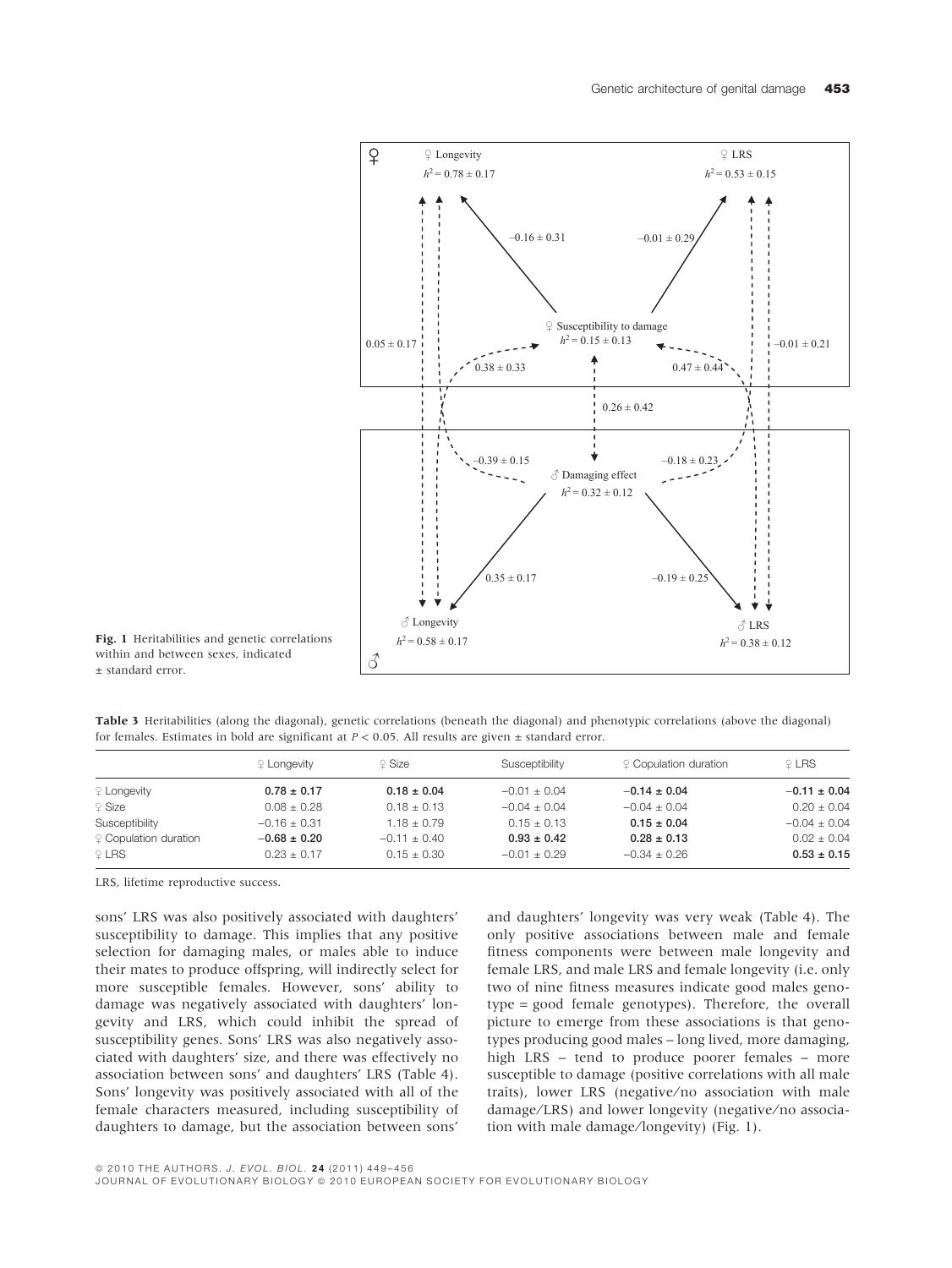Table 4 Intersexual genetic correlations ± standard errors. Estimates in bold are significant at  $P < 0.05$ .

|                          | √ Longevity      | Damage                                                             | ♂ Copulation<br>duration                     | $\lambda$ LRS   |
|--------------------------|------------------|--------------------------------------------------------------------|----------------------------------------------|-----------------|
| $Q$ Longevity            |                  | $0.05 \pm 0.17$ -0.39 $\pm$ 0.15 -0.84 $\pm$ 0.14                  |                                              | $0.39 \pm 0.18$ |
| $\Omega$ Size            | $0.62 \pm 0.30$  |                                                                    | $0.01 + 0.36 -0.26 + 0.35 -0.33 + 0.34$      |                 |
| Susceptibility           | $0.38 + 0.33$    | $0.26 + 0.42$                                                      | $0.22 + 0.38$                                | $0.47 + 0.44$   |
| ♀ Copulation<br>duration | $-0.45 \pm 0.21$ |                                                                    | $0.08 + 0.30$ $0.78 \pm 0.25$ $-0.26 + 0.27$ |                 |
| $9$ LRS                  |                  | $0.33 \pm 0.15$ -0.18 $\pm$ 0.23 -0.28 $\pm$ 0.22 -0.01 $\pm$ 0.21 |                                              |                 |

LRS, lifetime reproductive success.

# **Discussion**

Although genetic variances and covariances play critical roles in the dynamics of trait evolution (Falconer, 1981; Lynch & Walsh, 1998; Fox & Wolf, 2006), there has been little investigation of the underlying genetics of traits putatively involved in sexual conflict (Moore & Pizzari, 2005). Here, we employed a paternal half-sib design to quantify genetic variation and covariation in characters that have been implicated in sexual conflict in seed beetles. We found substantial genetic variation in most of the traits measured, and intersexual genetic correlations were often substantial. There was also some evidence of intralocus sexual conflict.

Within our population, we found substantial heritable variation in males' ability to damage females. This implies that if there is a male fitness benefit to harm, the additive genetic variation available is sufficient for selection to drive its evolution. Recent evidence in seed beetles suggests that the degree of male damage inflicted on females is dependent on the length of spines on the aedeagus and that longer spines are advantageous during sperm competition (Hotzy & Arnqvist, 2009), although a causal relationship remains to be demonstrated. Furthermore, when levels of sperm competition are experimentally altered, male damage evolves in the expected direction (Gay et al., 2010). Taken together, these studies (Hotzy & Arnqvist, 2009; Gay et al., 2010; current study) suggest that male damage is an evolvable trait. We also found that male damage was negatively, genetically (and phenotypically, although the association was very weak) associated with male LRS. This means that damaging genotypes were also those gaining the lowest reproductive output from their single mates. However, because focal males (sons) only mated monogamously, we have no information on the genetic architecture of sperm competitiveness, which has been suggested to be the underlying explanation for the benefits to males of damage (Hotzy & Arnqvist, 2009). More generally, harming males are expected to have lower reproductive success in each mating, but this is compensated for by their increased mating success (Holland & Rice, 1998). Consequently, assessing male fitness in single females after monogamous mating probably does not accurately reflect their LRS in

the presence of post-copulatory male–male competition. Hence, our results showing that more damaging genotypes were genotypes with a lower return from single matings are consistent with sexual conflict over damage.

Female susceptibility to damage was measured as scarring in the female genital tract. In stark contrast to male damage, female susceptibility could be constrained by a relative lack of genetic variation, as this character was not significantly heritable. However, we found a positive genetic correlation between male damage and female susceptibility to damage. This implies that any selection for more damaging males will also select for more susceptible females. Therefore, even though there is little heritable variation for susceptibility, it could still evolve via indirect selection on males. In spite of this, susceptibility to harm (scarring) did not evolve in experimental populations where sexual conflict was manipulated over many generations (Gay et al., 2010), but across species there is evidence of male damage and female resistance co-evolution (Rönn et al., 2006).

In any case, neither the across species data nor standard arguments of chase-away sexual selection (Holland & Rice, 1998) suggest that selection for more male harm could indirectly select for more susceptible females, which is what we found here. Additionally, in mathematical models of sexual conflict (reviewed in Gavrilets & Hayashi, 2005; and see Moore & Pizzari, 2005), the covariance between male and female traits is typically ignored and explicitly including these details in evolutionary models would be interesting. If the covariance between male damage and female susceptibility increases the prevalence of susceptible females, it may either accelerate the spread of damage or slow it by increasing the fitness loss per mating for harmful males, for example (c.f. Moore & Pizzari, 2005). Consequently, how the covariance we document influences sexually antagonistic co-evolution remains unclear, but it is likely to slow the spread of female resistance, even if there was significant heritability for this trait (see equation 7b in Moore & Pizzari, 2005). In agreement with this, we only found weak phenotypic associations between female susceptibility and longevity or LRS, albeit in the predicted direction, suggesting that resistance to damage was not selected in females. However, previous work has shown that female longevity is negatively associated with damage levels (Crudgington & Siva-Jothy, 2000; Gay et al., 2010; but see Eady et al., 2007). Additionally, even though female susceptibility to damage is constrained by the genetic correlation with male damage and the lack of additive genetic variation, female resistance could still evolve via reducing the cost of the scars in terms of female fitness. For example, the threshold or the rate at which genital damage impacts longevity or fecundity could be reduced. Evidence consistent with this was found in a previous experimental evolution study. There, the reintroduction of sexual conflict did not result in the evolution of female resistance to damage (scaring), but females that evolved with damaging males lived longer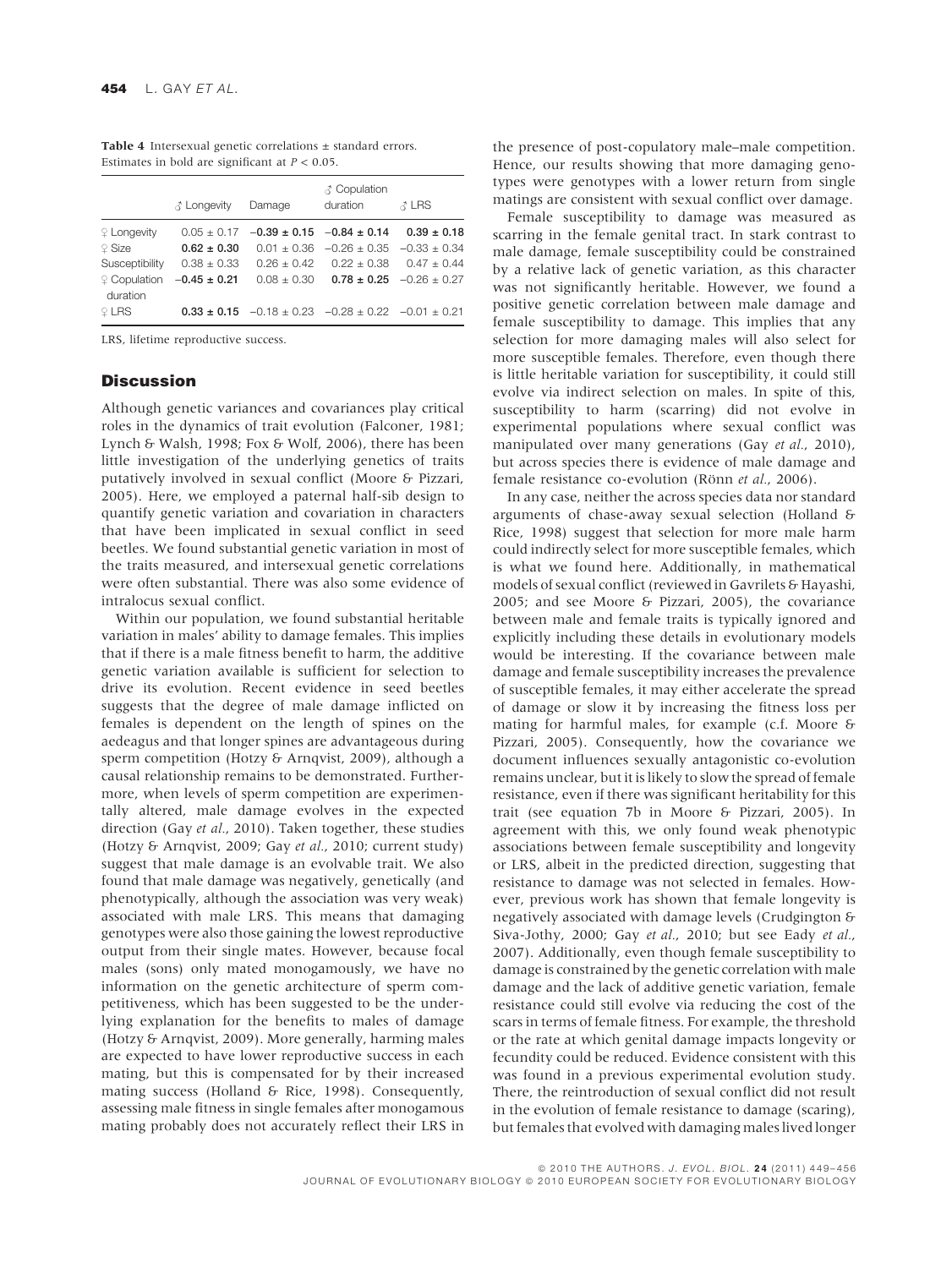than nonconflict females at any given level of damage (Gay et al., 2010), which suggests that the consequences of this scaring did evolve. The cost of damage is therefore likely to be a key parameter in understanding the evolutionary dynamics of male genitalia/damage and female resistance to damage.

Male's ability to damage females was also negatively genetically correlated with female LRS and lifespan. Therefore, damage genes will be lost via short-lived, lowoutput sisters. This could slightly offset any direct selection for damage. It is important to note, however, that direct effects will generally be stronger than indirect effects (Kirkpatrick & Barton, 1997), and some evidence suggests that damage is directly favoured in males (Hotzy & Arnqvist, 2009). Again, the LRS association needs to be treated with some caution as this was female reproductive output after a single copulation.

In addition to sexual conflict over damaging male genitalia, there is also potential intralocus conflict between the sexes. If this were occurring, we expect high fitness male genotypes to produce low fitness female genotypes and vice versa (Rice & Chippindale, 2001). We found negative genetic correlations between male damage and female longevity and LRS. If more damaging males are more successful males (Hotzy & Arnqvist, 2009), this is consistent with intralocus sexual conflict in these beetles, as is our finding that male LRS is not genetically correlated with female LRS (Day & Bonduriansky, 2004). However, as explained elsewhere, the male LRS measure we employed is unlikely to be a good proxy for male fitness because the number of offspring gained after one mating is unlikely to correlate with lifetime offspring sired under polygynous conditions (Holland & Rice, 1998). Consequently, male longevity is probably a better surrogate for male fitness than LRS in our study. Using this as a measure of male fitness, both female longevity and LRS are positively associated with male longevity, although the former only very weakly, with no correlation probably a more accurate summation. As female LRS was also measured after only one copulation, the longevity result is arguably more revealing and the lack of a significant intersexual correlation is again consistent with intralocus conflict (Day & Bonduriansky, 2004). Overall, the evidence is indicative of some intralocus conflict in these beetles, as per previous reports (Rankin & Arnqvist, 2008), because most of the parameters that most accurately reflect fitness are negatively or unassociated genetically across the sexes.

In conclusion, we found that the damage inflicted by males to females C. maculatus is heritable and positively genetically correlated with female susceptibility, although susceptibility was not significantly heritable. This suggests that selection for more damaging males will generate more susceptible females as a correlated response, but the net impact of this on the evolution of male damage is not entirely clear. We also found evidence indicative for antagonistic fitness effects across the sexes adding to a growing body of evidence suggesting such intralocus conflicts may be common.

# Acknowledgments

This work was supported by the Natural Environment Research Council (grant: NE/D011183/1). T.T. was funded by a Royal Society fellowship, D.J.H. by NERC and J.H. by NERC and a Royal Society fellowship.

## References

- Agrawal, A.F. & Stinchcombe, J.R. 2009. How much do genetic covariances alter the rate of adaptation? Proc. R. Soc. B-Biol. Sci. 276: 1183–1191.
- Arnqvist, G. & Rowe, L. 2005. Sexual Conflict. Princeton University Press, Princeton, NJ.
- Bakker, T.C.M. 1993. Positive genetic correlation between female preference and preferred male ornament in sticklebacks. Nature 363: 255–257.
- Blanckenhorn, W.U., Hosken, D.J., Martin, O.Y., Reim, C., Teuschl, Y. & Ward, P.I. 2002. The costs of copulating in the dung fly Sepsis cynipsea. Behav. Ecol. 13: 353–358.
- Bonduriansky, R. & Chenoweth, S.F. 2009. Intralocus sexual conflict. Trends Ecol. Evol. 24: 280-288.
- Brown, E.A., Gay, L., Vasudev, R., Tregenza, T., Eady, P.E. & Hosken, D.J. 2009. Negative phenotypic and genetic associations between copulation duration and longevity in male seed beetles. Heredity 103: 340–345.
- Chapman, T., Liddle, L.F., Kalb, J.M., Wolfner, M.F. & Partridge, L. 1995. Cost of mating in Drosophila Melanogaster females is mediated by male accessory gland products. Nature 373: 241– 244.
- Chippindale, A.K., Gibson, J.R. & Rice, W.R. 2001. Negative genetic correlation for adult fitness between sexes reveals ontogenetic conflict in Drosophila. Proc. Natl Acad. Sci. USA 98: 1671–1675.
- Civetta, A. & Clark, A.G. 2000. Correlated effects of sperm competition and postmating female mortality. Proc. Natl Acad. Sci. USA 97: 13162–13165.
- Clutton-Brock, T.H. & Parker, G.A. 1995. Sexual coercion in animal societies. Anim. Behav. 49: 1345–1365.
- Crudgington, H.S. & Siva-Jothy, M.T. 2000. Genital damage, kicking and early death – the battle of the sexes takes a sinister turn in the bean weevil. Nature 407: 855-856.
- Day, T. & Bonduriansky, R. 2004. Intralocus sexual conflict can drive the evolution of genomic imprinting. Genetics 167: 1537-1546.
- Eady, P.E., Hamilton, L. & Lyons, R.E. 2007. Copulation, genital damage and early death in Callosobruchus maculatus. Proc. R. Soc. B-Biol. Sci. 274: 247–252.
- Fairbairn, D.J., Blanckenhorn, W.U. & Szekely, T. 2007. Sex, Size and Gender Roles. Evolutionary Studies of Sexual Size Dimorphism. Oxford University Press, Oxford.
- Falconer, D.S. 1981. Introduction to Quantitative Genetics, 2nd edn. Longmans Green, London/New York.
- Fox, C.W. 1993. Multiple mating, lifetime fecundity and female mortality of the bruchid beetle, Callosobruchus maculatus (Coleoptera, Bruchidae). Funct. Ecol. 7: 203–208.
- Fox, C.W. & Wolf, J.B. 2006. Evolutionary Genetics: Concepts and Case Studies. Oxford University Press, New York.

ª 2010 THE AUTHORS. J. EVOL. BIOL. 2 4 (2011) 449–456

JOURNAL OF EVOLUTIONARY BIOLOGY ª 2010 EUROPEAN SOCIETY FOR EVOLUTIONARY BIOLOGY